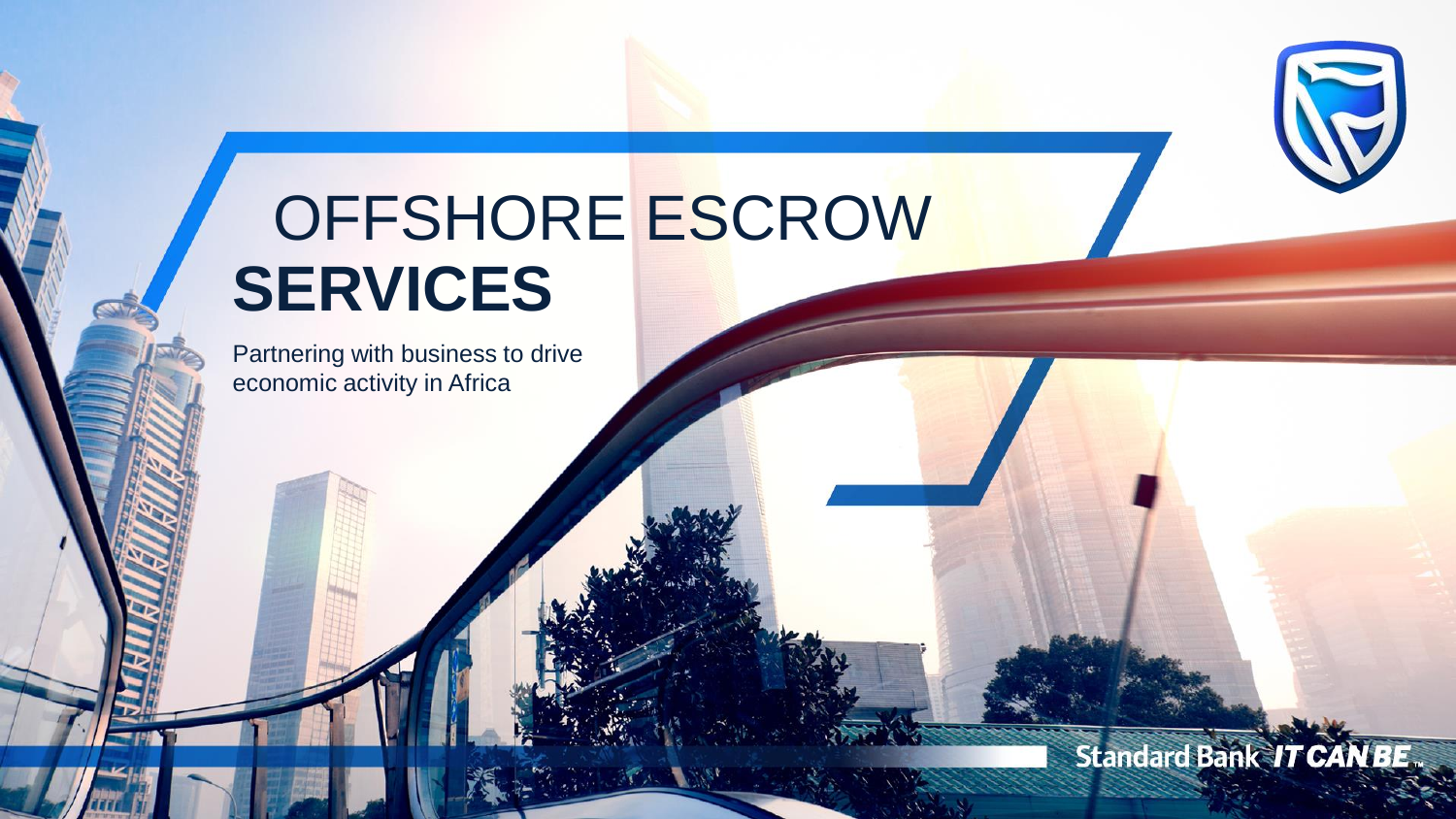# STANDARD BANK'S **FIDUCIARY SERVICES INTERNATIONAL**



"STANDARD BANK HAS BEEN PROVIDING CORPORATE AND FIDUCIARY SERVICES FOR THE PAST 130 YEARS"



Through our teams in Mauritius and Jersey, we offer a powerful combination of two leading international financial centres that bring together the best of both jurisdictions. While Mauritius offers a local entry point to the African continent, Jersey provides world-class procedures, systems and technical capabilities as well as access to Europe's financial markets. **Our highly skilled professionals deliver this expertise through a streamlined and integrated approach.**

As an integral part of the Standard Bank Group, Fiduciary Services International (FSI) is called upon by clients to support their cross-border activity. We leverage our offshore presence to facilitate African M&A activity by offering company set-up and escrow services. Working closely with our clients and their advisors, we set up international structures and arrangements to achieve risk mitigation, governance and succession planning.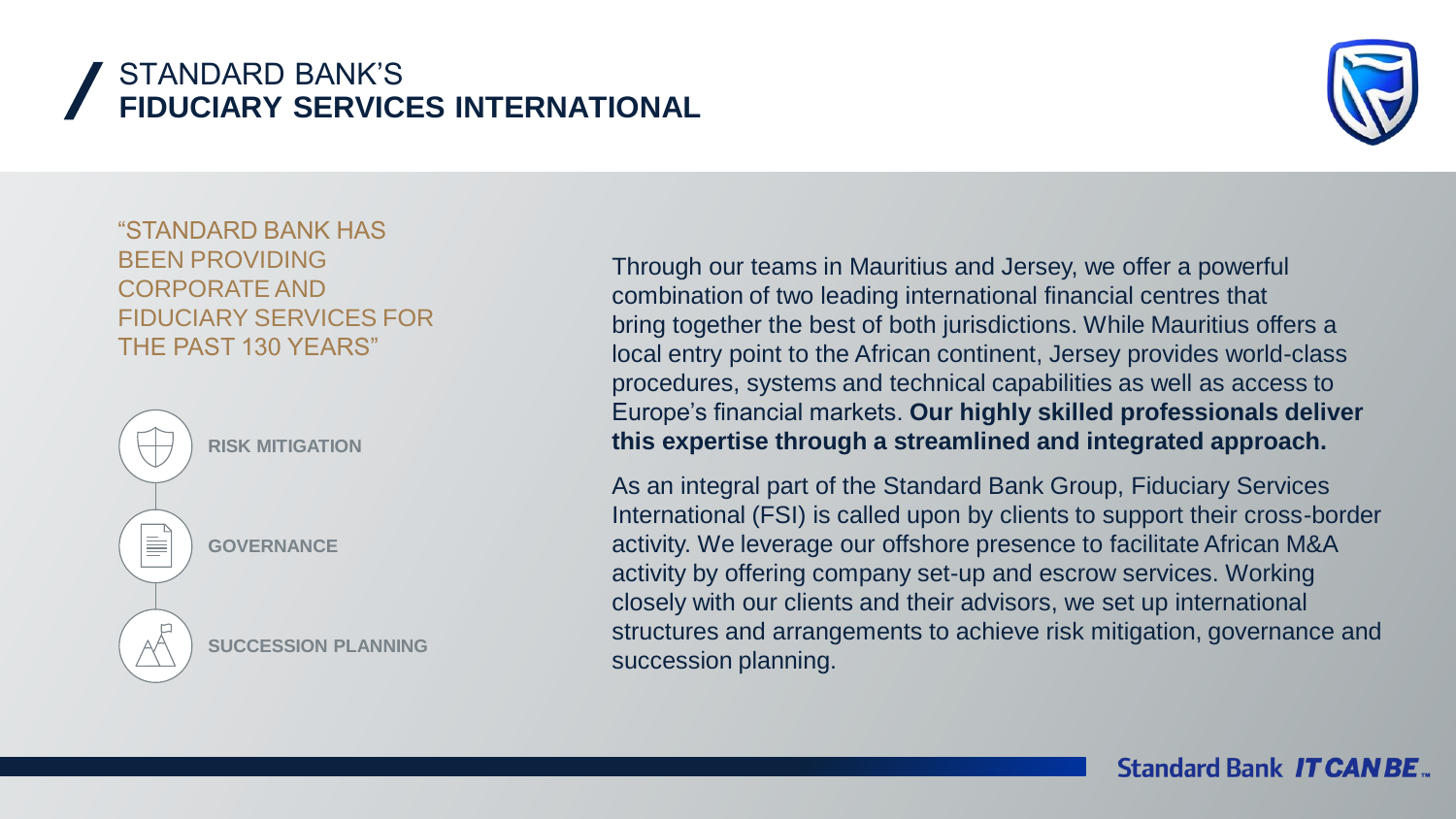



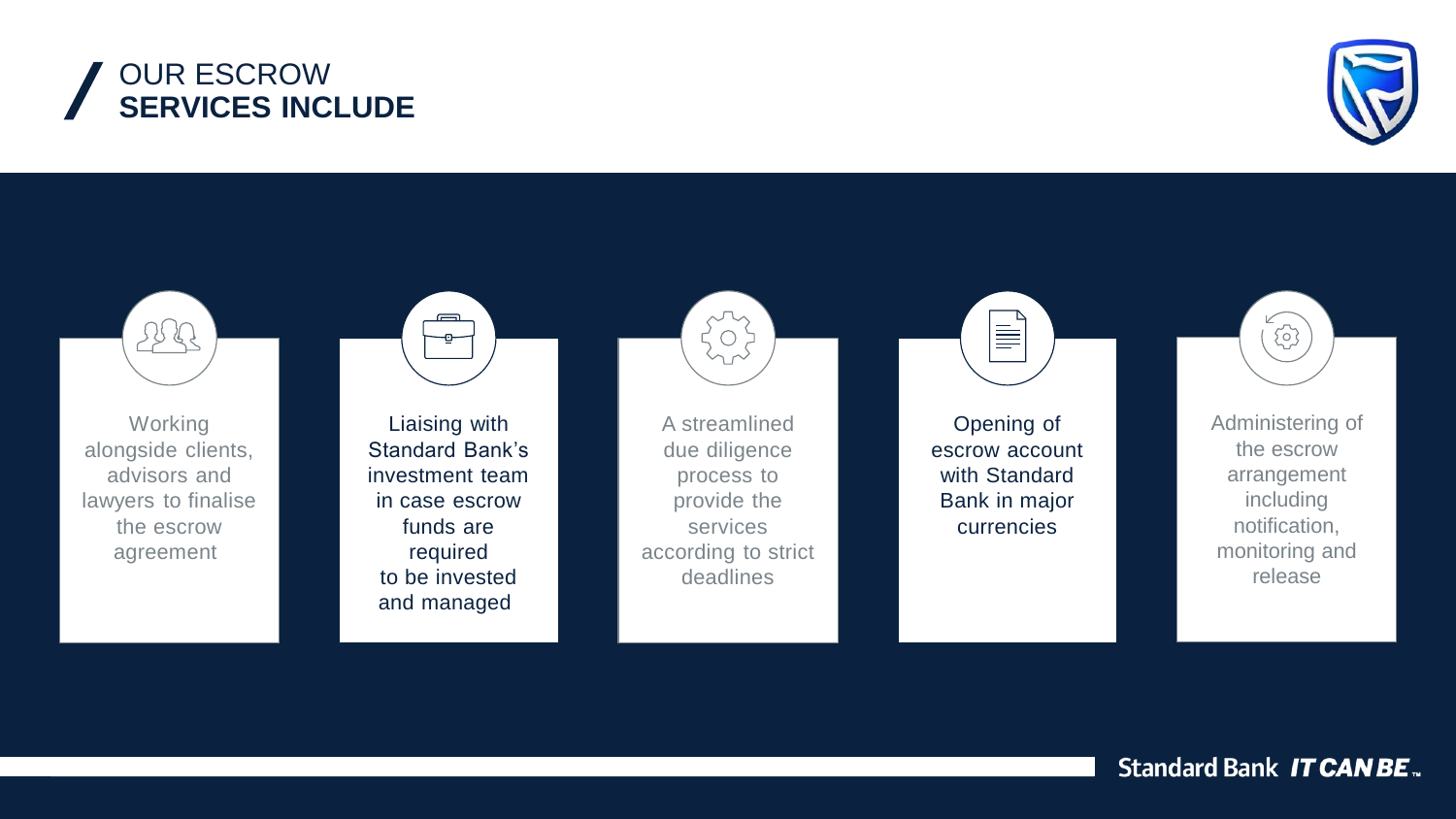# WHEN TO MAKE USE **OF AN ESCROW?**





#### **CROSS BORDER TRANSACTIONS**

Where funds need to be kept in escrow to cater for various circumstances including deposits or post-closing obligations  $\left(\begin{array}{c} \downarrow \downarrow \downarrow \downarrow \end{array}\right)$ 



#### **NEUTRALITY**

When parties wish for the escrow agent to be domiciled in a neutral jurisdiction



#### **FLEXIBILITY**

When the transaction is carried out in hard currency which is best handled in a jurisdiction not subject to exchange control or liquidity constraints



#### **CONVENIENCE**

When, as often is the case, the acquiring or disposing entity is domiciled offshore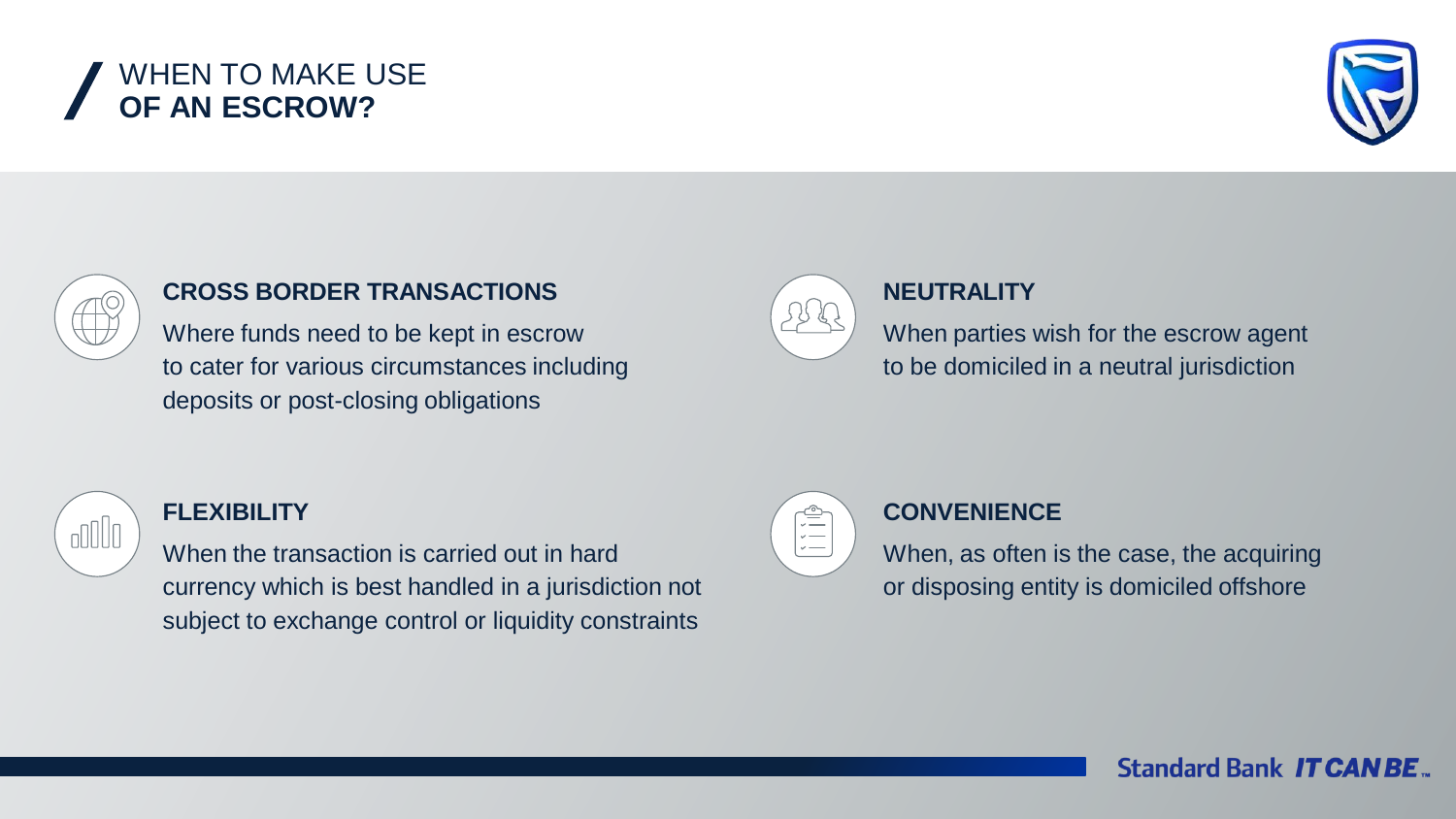# WHY USE OUR **ESCROW SERVICES?**





#### **NAVIGATING JURISDICTIONAL COMPLEXITY**

Our core activity is to set up and maintain international structures making us the ideal service provider to navigate cross-border escrow arrangements  $\frac{1}{2}$  Our care activity is to set up and maintain



#### **ONBOARDING TEAM**

FSI has a dedicated onboarding team which handles all the administrative aspects of putting in place an escrow arrangement



#### **EFFICIENCY**

We have a well-honed and efficient process of conducting due diligence on escrow parties which very often include high risk drivers



#### **SEAMLESS PROCESS**

Where the escrow account is opened with Standard Bank, the client benefits from the fact that the agent and bank both apply the same due-diligence threshold, making for a seamless process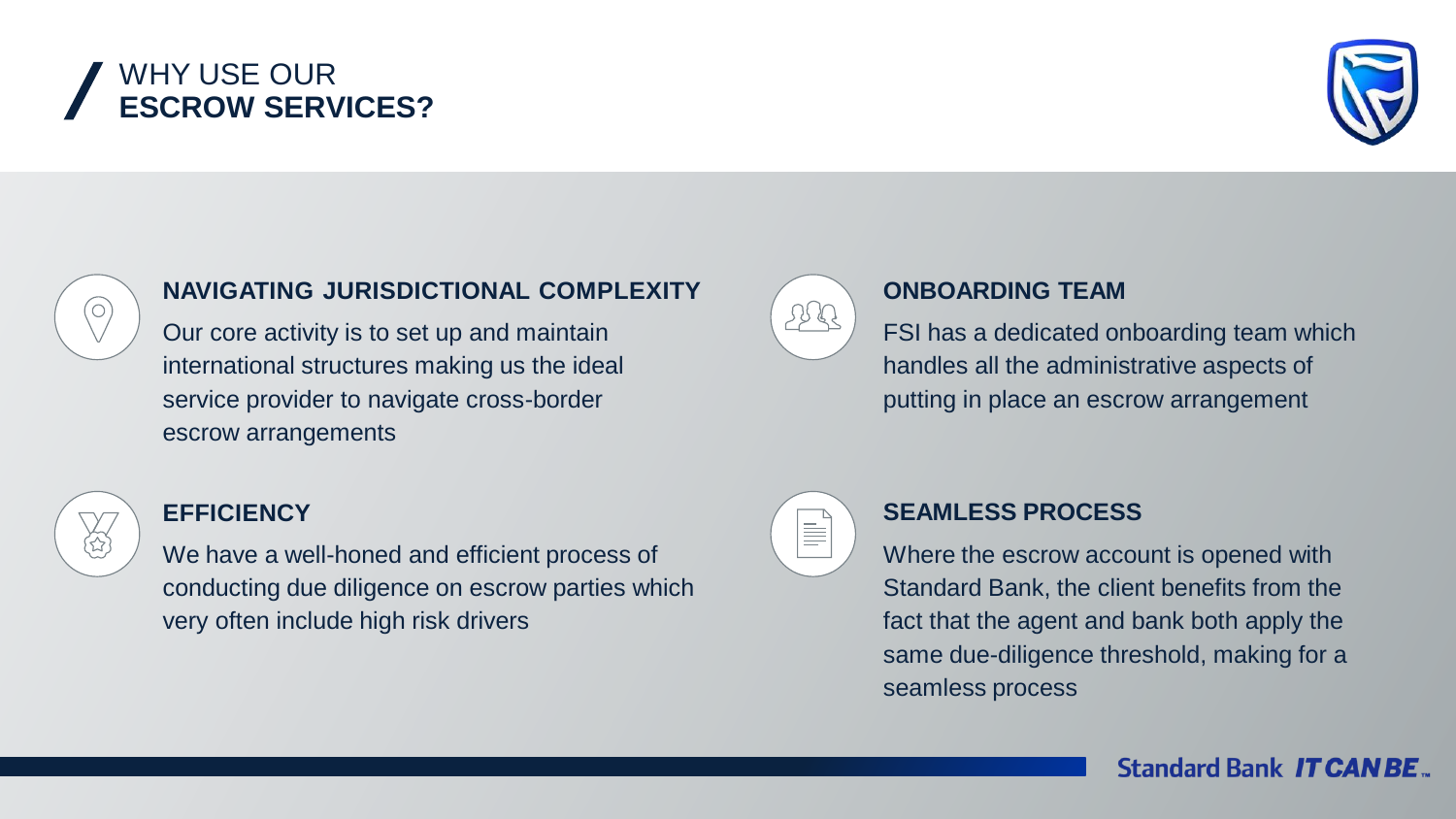# CASE STUDIES: **OUR ESCROW SERVICES IN ACTION**





During the disposal of the Nigerian subsidiary of a listed South African company, the initial deposit made by the purchaser was required to be placed in escrow to allow for conditions precedent to be met. The complexity arose from a PEP involvement which meant applying an enhanced due diligence threshold



With 9 sellers spanning across various jurisdictions, the challenge was around the volume of due diligence required on the various layers of corporates and individuals, some of whom resided in special risk countries. The escrow was part of an M&A transaction and represented funds to cover a possible additional consideration that would be linked to the performance of the target company following the consummation of the transaction



This M&A transaction involved a Gulf country's sovereign fund, whereby the escrow funds had to sit in a Sharia compliant product. We worked alongside Standard Bank's Sharia team in Johannesburg and the investment team in Jersey, who assisted in putting together the appropriate solution

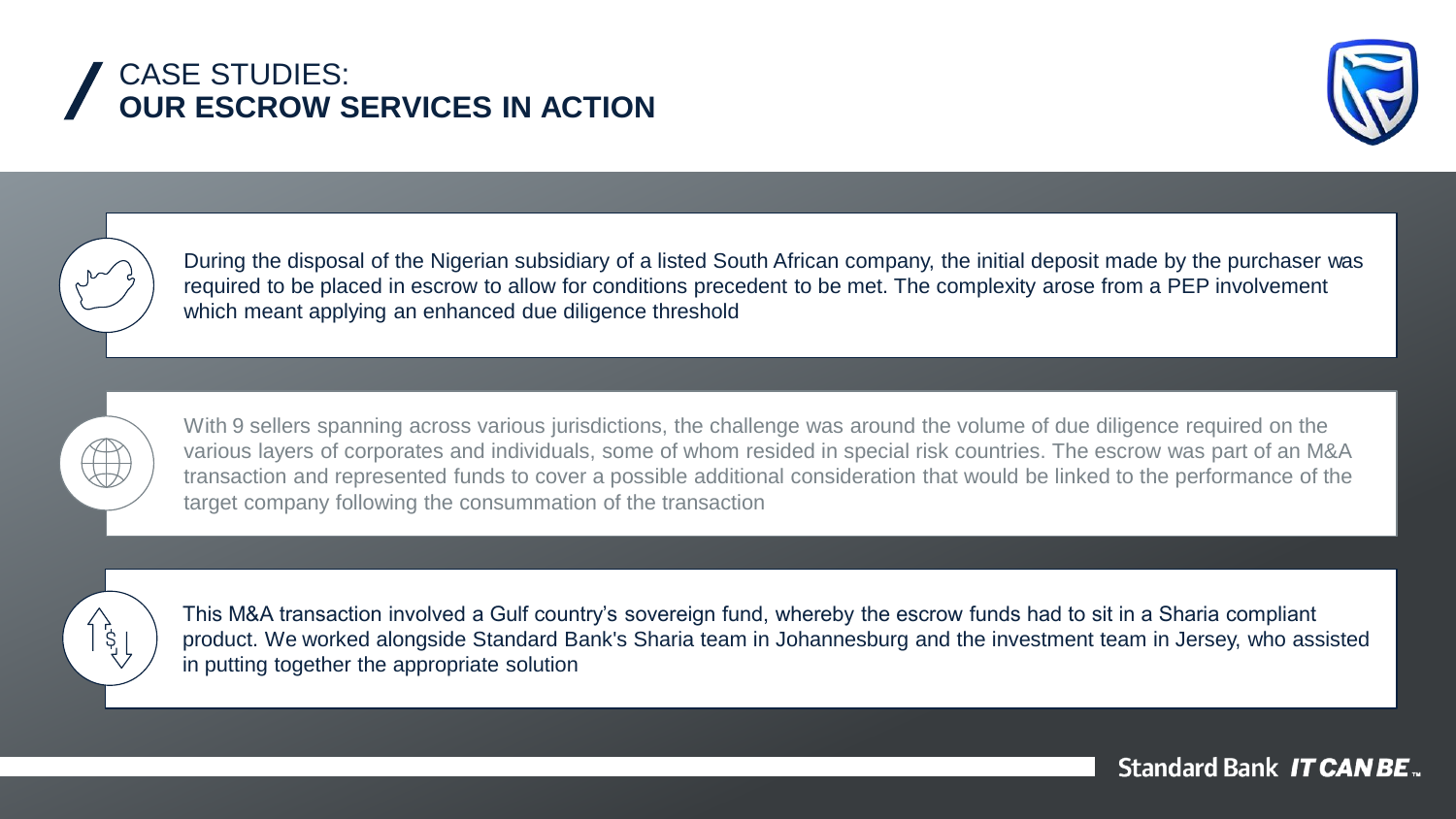## FEE STRUCTURE **SET-UP**



#### **Our set up work includes:**

Working with escrow parties legal teams **1** for finalization of the escrow agreement

**2** Liaising with escrow parties for collation of due diligence documentation (CDD)

**3** Coordinating the signing of escrow agreement by all parties

**4** Opening of the escrow account

#### **We charge a fee of £3,000 for the escrow set-up work excluding the collation and review of CDD (see below).**

Legislation in Jersey and Mauritius requires identification and verification of clients is undertaken with the depth of information required about a client depending on the risk rating of the client.

The higher the risk, the greater the detail required. Identification in this context comprises the collation of all required identity information, whereas verification refers to the documents required to evidence i.e. verify the clients identity.

We require a detailed structure chart on each escrow party going up to the beneficial owners including details of country of residence/jurisdiction of incorporation in order to populate the exact CDD requirement.

A minimum fee of £150 applies for carrying out CDD on each relevant individual and £350 on each relevant corporate entity.

**Standard Bank IT CAN BE.**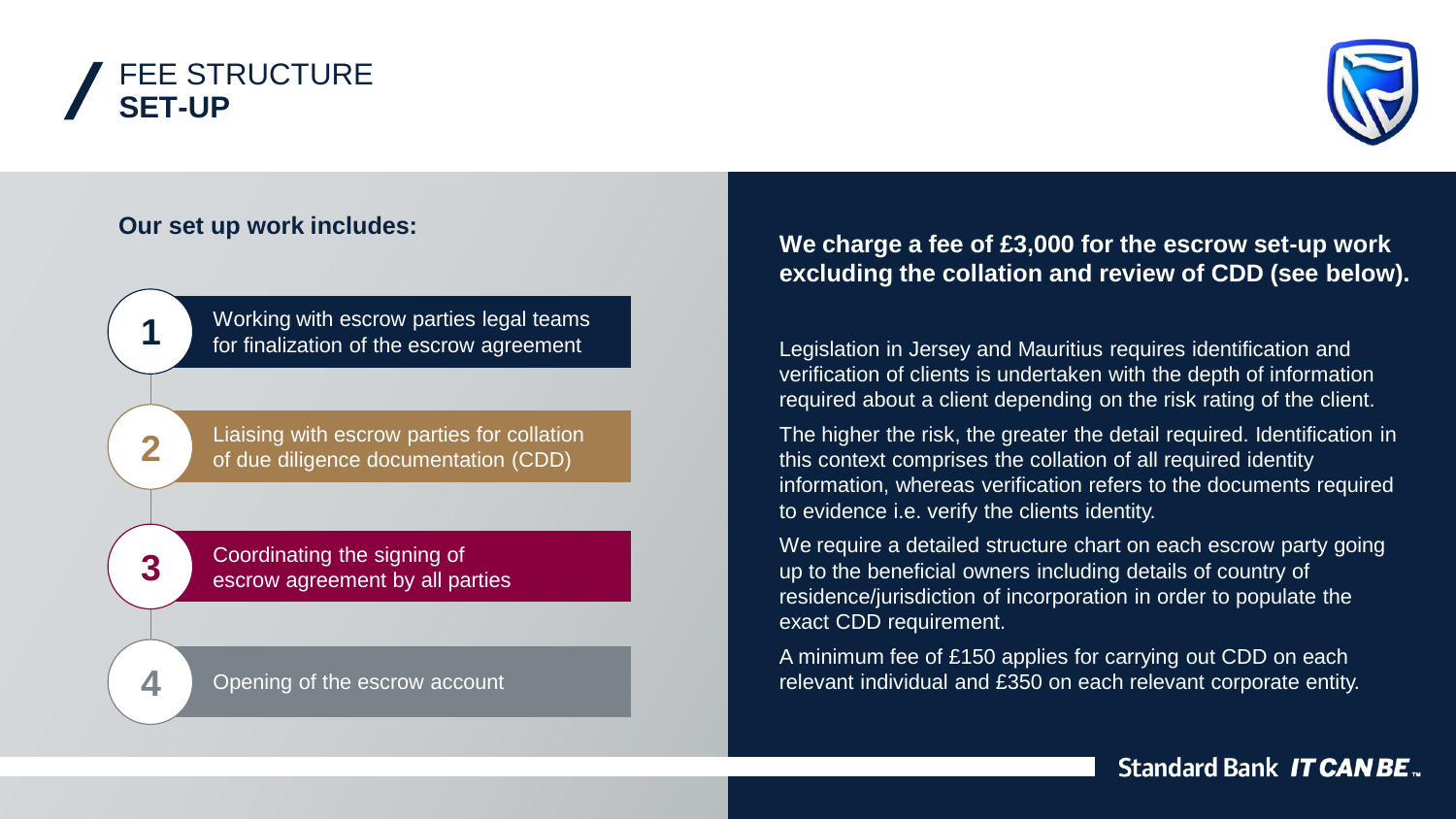## FEE STRUCTURE **ONGOING RESPONSIBILITY FEE**



#### **Our set up work includes:**

Acting as custodian of the escrow funds<br>
under the terms of the escrow agreement

**2** Monitoring the terms of the escrow agreement

**3** Releasing escrow amounts as per the terms of the escrow agreement

**4** Attending to queries from escrow parties

**The following deposit based responsibility fee will apply for as long as we are required to hold funds in escrow.**

| <b>Amount</b> | Minimum annual fee |
|---------------|--------------------|
| Up to $£3m$   | £10,000            |
| Over £3m      | <b>Bespoke fee</b> |

**Standard Bank IT CAN BE.**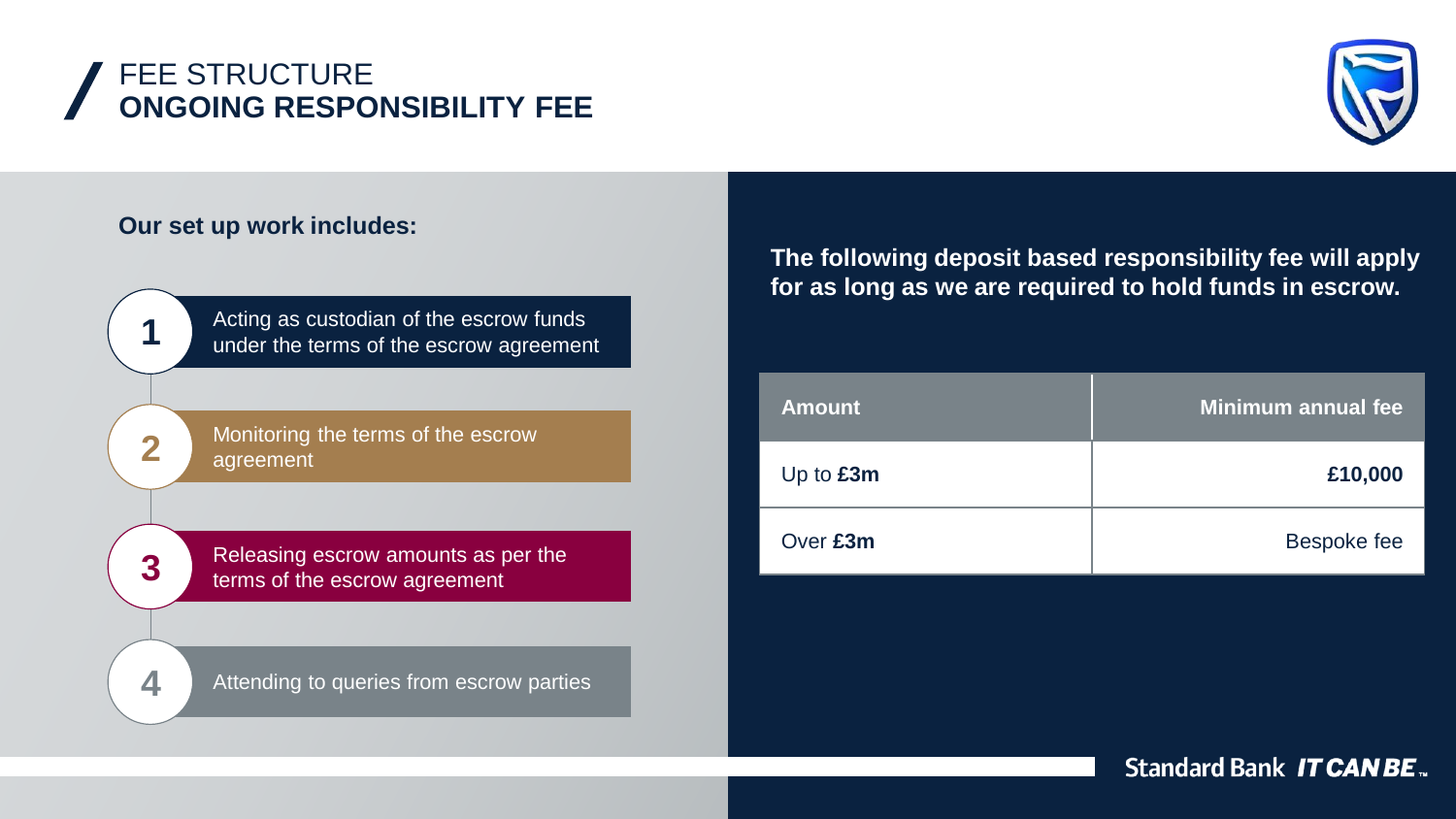



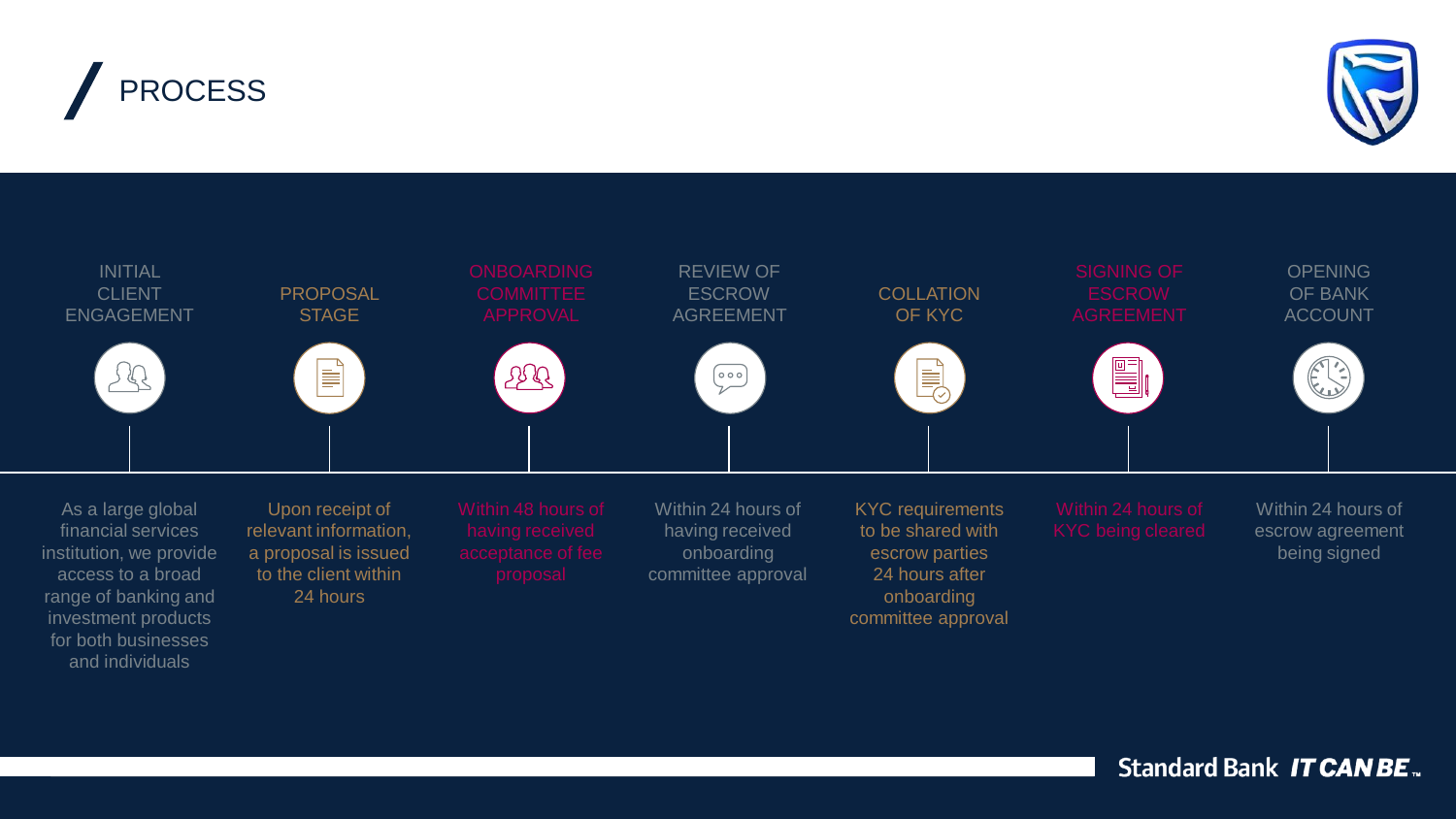



Dedicated to meeting your needs with skill and attention to detail. If you would like to find out how our experienced teams can help you use international holding structures and strategies to take advantage of business and investment opportunities throughout Africa, please contact us.

**JERSEY – Michael Giraud** | +44 (0)1534 881390 | michael-pierre.giraud@standardbank.com **MAURITIUS - Kazmee Hussenbocus |** +230 4026045 | Kazmee.Hussenbocus@standardbank.com **MAURITIUS - Jonathan Sprigg** | +230 4026001 | Jonathan.Sprigg@standardsbg.com

https://international.standardbank.com/

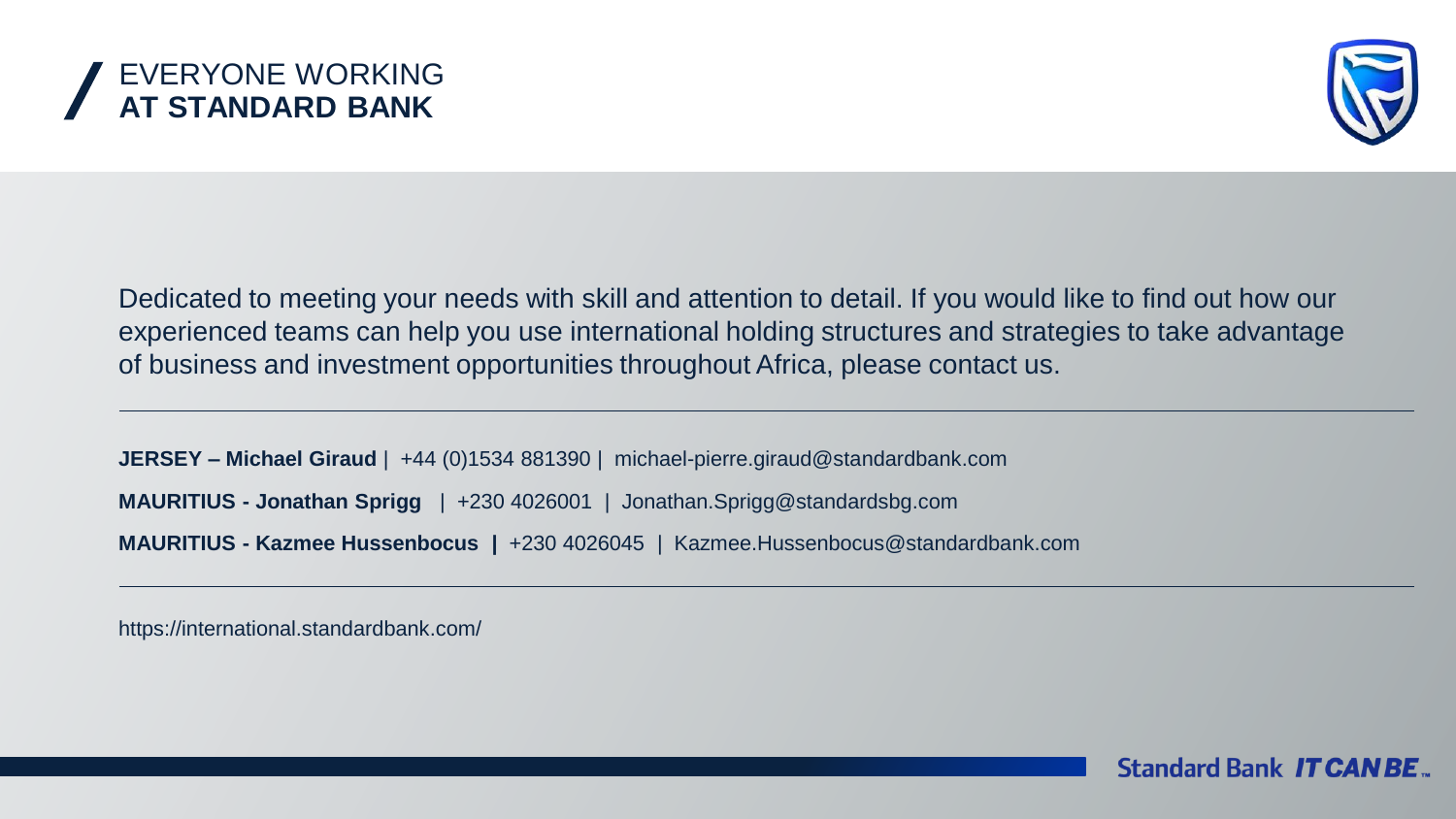Wealth International

# **THANK YOU**

**Standard Bank IT CANBE...** 

J